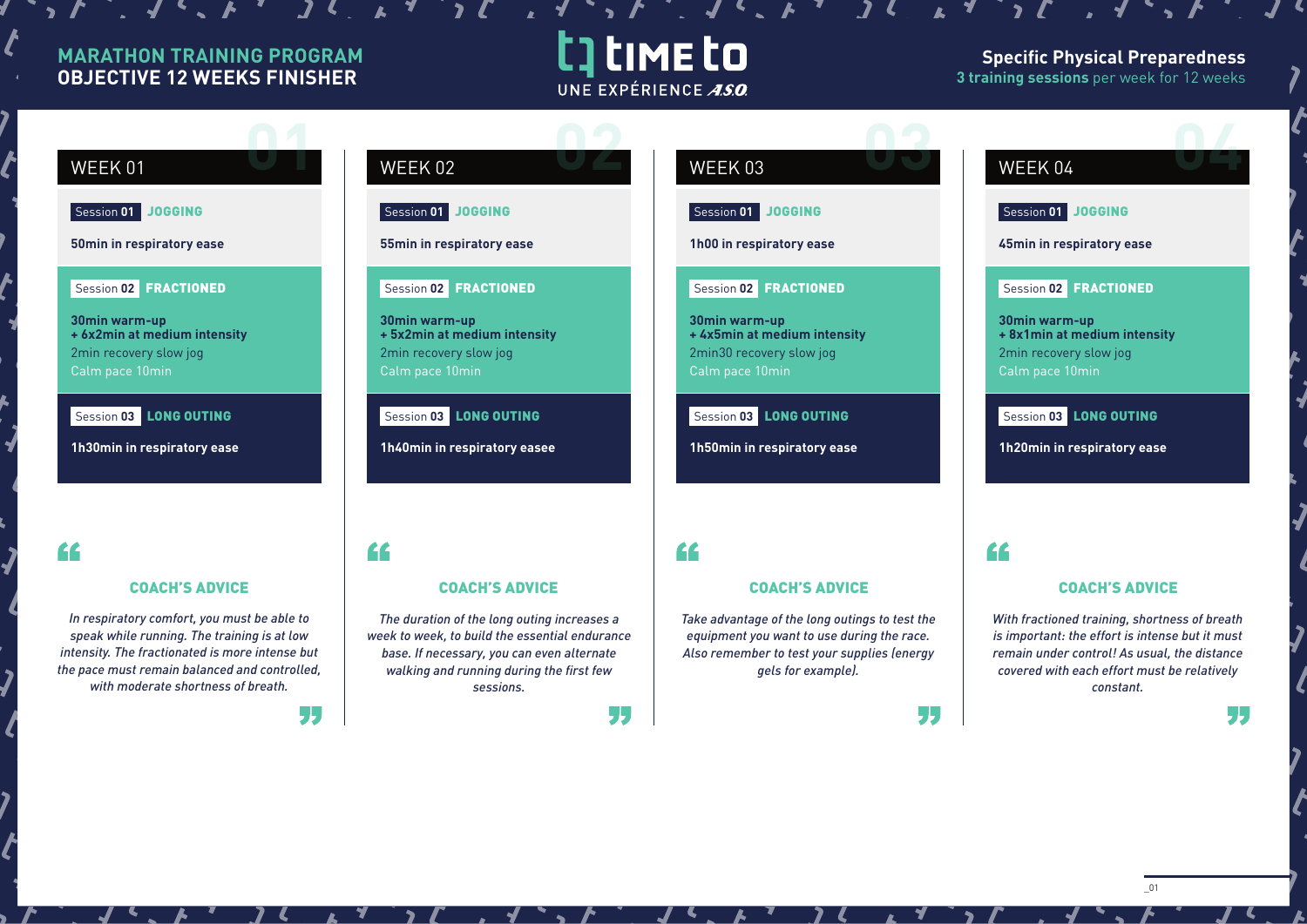### **MARATHON TRAINING PROGRAM OBJECTIVE 12 WEEKS FINISHER**

 $\boldsymbol{M}$  ,  $\boldsymbol{M}$ 

 $\sim$   $\sqrt{6}$   $\sim$   $\sqrt{6}$ 

### t time to AN ASO EXPERIENCE

### **Specific Physical Preparedness 3 training sessions** per week for 12 weeks

## WEEK 05 **05**

Session **01** JOGGING

**1h00 in respiratory ease**

#### Session **02** FRACTIONED

**30min warm-up 6min/5min/4min/3min/2min at medium intensity** Recovery - half of the effort time slow trot

Calm pace 10min

Session **03** LONG OUTING

**2h00min in respiratory ease**

"

#### COACH'S ADVICE

*We're starting the most intense weeks of the plan, don't give up! To recover, remember to eat and drink plenty between sessions. Your quality of sleep is also very important.*

55

| WEEK 06 |  |
|---------|--|

**Session 01 JOGGING** 

**1h00 in respiratory ease**

### Session **02** FRACTIONED

**30min warm-up + 4x6min at medium intensity** Récupération de 3min au trot lent Calm pace 10min

Session **03** LONG OUTING

**2h10min in respiratory ease**

"

*Go on long outings with something to drink, to get used to drinking during exercise and avoid cramps. Favours small regular quantities.*

COACH'S ADVICE

### WEEK 07 **07**

Session **01** JOGGING

**1h00 in respiratory ease**

#### Session **02** FRACTIONED

**30min warm-up 2min/4min/6min/4min/2min at medium intensity** Recovery - half of the effort time slow trot Calm pace 10min

Session **03** LONG OUTING

**2h20min in respiratory ease**

### $\epsilon$

77

### COACH'S ADVICE

*Long outings are made to build a solid foundation for endurance. During training, never attempt to run the distance you would like to run in the competition, you may have a hard time recovering, and you may get injured by doing to many sessions, afterwards.*

# **WEEK 08 DEEK 08**

Session **01** JOGGING

**45min in respiratory ease**

### Session **02** FRACTIONED

**30min warm-up + 10x1min at medium intensity** Récupération de 2min au trot lent Calm pace 10min

### Session **03** LONG OUTING

**1h30min in respiratory ease**

### "

55

### COACH'S ADVICE

*With fractioned training, remember to stay relaxed and focused on maintaining a fluid and efficient running technique. You must finish by feeling tense of extenuated.*

77